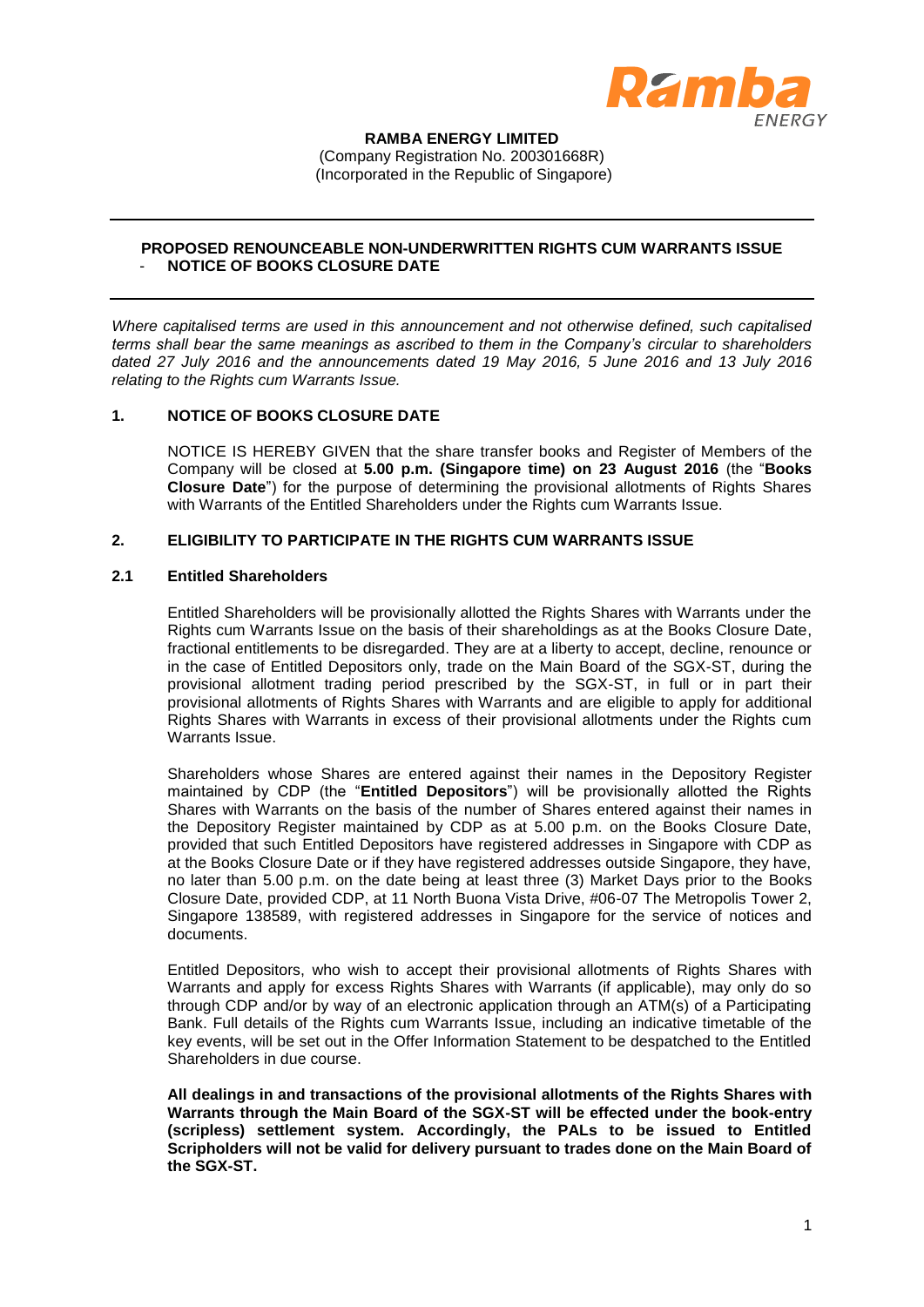Shareholders whose Shares are not registered in the name of CDP but whose names appear in the Register of Members of the Company with registered addresses in Singapore as at the Books Closure Date (the "**Entitled Scripholders**") will be provisionally allotted the Rights Shares with Warrants on the basis of the number of Shares held by them as stated in the Register of Members of the Company as at the Books Closure Date, provided that such Entitled Scripholders have registered addresses in Singapore with the Company as at the Books Closure Date, or if they have registered addresses outside Singapore, they have, no later than 5.00 p.m. on the date being at least three (3) Market Days prior to the Books Closure Date, provided the Share Registrar, Ramba Energy Limited c/o the Share Registrar, RHT Corporate Advisory Pte. Ltd. at 9 Raffles Place, #29-01 Republic Plaza Tower 1, Singapore 048619, with registered addresses in Singapore for the service of notices and documents.

Duly completed and stamped share transfers (in respect of Shares not registered in the name of CDP), together with all relevant documents of title, must be received by the Share Registrar by 5.00 p.m. on the Books Closure Date, in order to be registered to determine the transferee's provisional allotments of the Rights Shares with Warrants.

#### **2.2 Foreign Shareholders**

**Foreign Shareholders will not be entitled to participate in the Rights cum Warrants Issue. Accordingly, no provisional allotment of the Rights Shares with Warrants will be made to Foreign Shareholders and no purported acceptance thereof or application therefor by Foreign Shareholders will be valid.**

Foreign Shareholders who wish to be eligible to participate in the Rights cum Warrants Issue may provide a Singapore address by notifying in writing the CDP at 11 North Buona Vista Drive, #06-07 The Metropolis Tower 2, Singapore 138589 not later than three (3) Market Days before the Books Closure Date.

If it is practicable to do so, arrangements may, at the discretion of the Company, be made for the provisional allotments of Rights Shares with Warrants which would otherwise have been provisionally allotted to Foreign Shareholders to be sold "nil-paid" on the Main Board of the SGX-ST as soon as practicable after dealings in the provisional allotments of Rights Shares with Warrants commence. Such sales may, however, only be effected if the Company, in its absolute discretion, determines that a premium can be obtained from such sale, after taking into account expenses to be incurred in relation thereto.

The net proceeds from all such sales, after deducting all expenses therefrom, will be pooled and thereafter distributed to Foreign Shareholders in proportion to their respective shareholdings or, as the case may be, the number of Shares entered against their names in the Depository Register as at the Books Closure Date and sent to them at their own risk by ordinary post. If the amount of net proceeds to be distributed to any single Foreign Shareholder is less than \$10.00, such amount shall be retained or dealt with as the Directors may, in their absolute discretion, deem fit for the interests of the Company and no Foreign Shareholder shall have any claim whatsoever against the Company, Share Registrar, RHB Securities Singapore Pte. Ltd. (being the Lead Manager for the Rights cum Warrants Issue) (the "**Lead Manager**") or CDP in connection therewith.

Where such provisional allotments of Rights Shares with Warrants are sold "**nil-paid**" on the Main Board of the SGX-ST, they will be sold at such price or prices as the Company may, in its absolute discretion, decide and no Foreign Shareholder shall have any claim whatsoever against the Company, Share Registrar, Lead Manager or CDP in respect of such sales or the proceeds thereof, the provisional allotments of Rights Shares with Warrants or the Rights Shares with Warrants represented by such provisional allotments.

If such provisional allotments of Rights Shares with Warrants cannot be or are not sold on the Main Board of the SGX-ST as aforesaid for any reason by such time as the SGX-ST shall have declared to be the last day for trading in the provisional allotments of Rights Shares with Warrants, the Rights Shares with Warrants represented by such provisional allotments will be